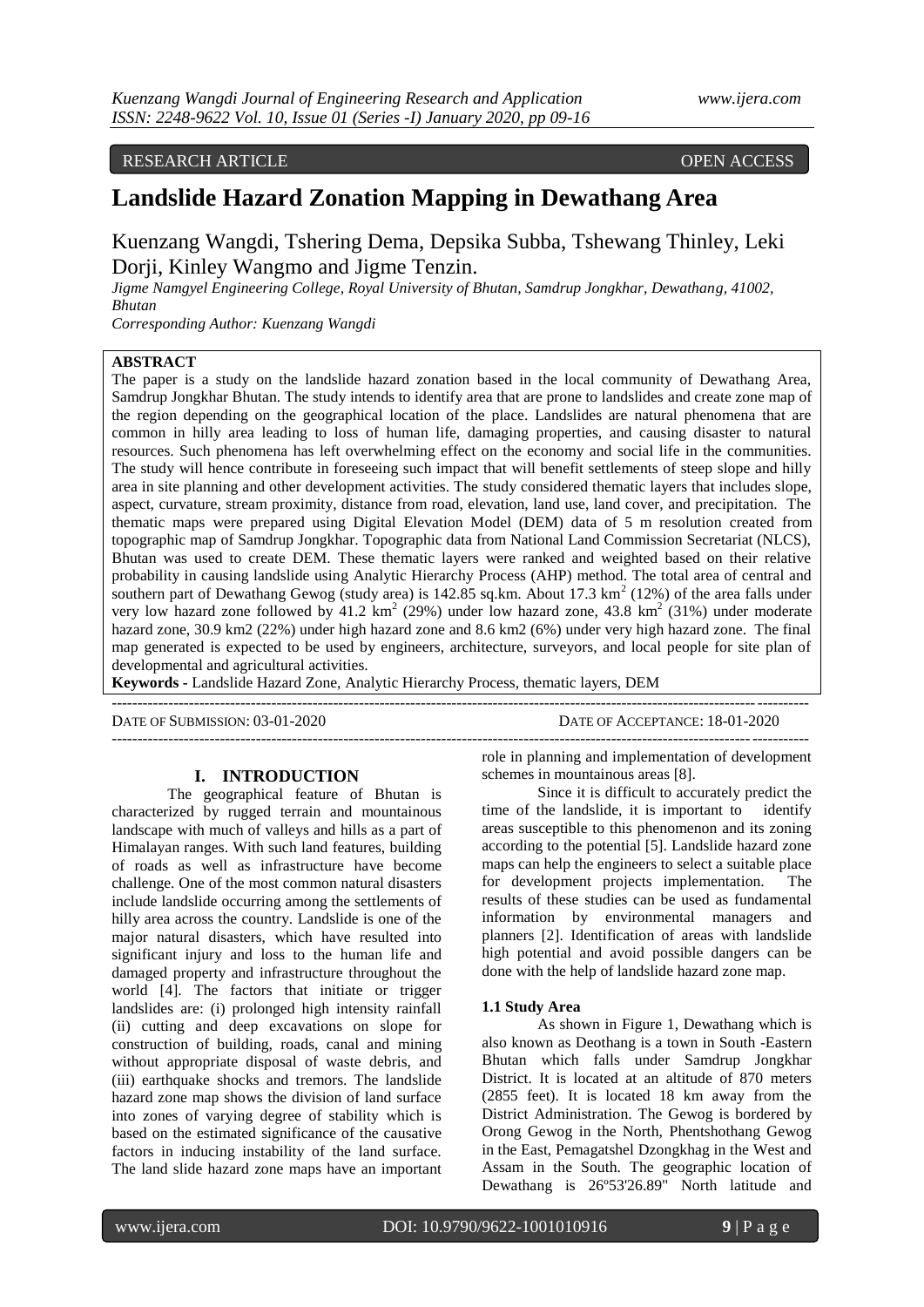91º30'91.5" East longitude. Dewathang is chosen because is located on the steep slope area and is more vulnerable to landslide. During monsoon season it was observed that many landslides have been occurred alongside the road in the past few years [11].



**Figure 1:** Study Area

# **II. METHODOLOGY**

Different thematic layers corresponding to the causative factors that are responsible for the occurrence of landslides in a region were prepared from base map and DEM using ArcGIS 10.4.1. The detailed methodology adopted in the present study is represented in the form of a flow chart as shown in Figure 2. The factors considered for the preparation of landslide hazard zone map are such as Slope, Aspect, Elevation, Land Use Land Cover (LULC), Road Proximity (RP), Stream Proximity (SP), Plan Curvature (Plan C) and Profile Curvature (Profile C). Elevation, Slope Aspect, Slope Angle, Drainage Map and Curvature Map were prepared.

The LULC Map and Distance from Road were extracted from base map. All factor maps were converted to a raster grid with  $15 \text{ m} \times 15 \text{ m}$  cells size and assigned weight values with the use of the AHP method. The AHP is a structured technique, dealing with complex decisions that was developed by Thomas L. Saaty (1980). This technique is based on pair-wise comparison of the contribution of different factors and gives various scenario to the decisionmakers. This technique is one of the most comprehensive algorithms designed for decisionmaking with multiple criteria, because the possibility of formulating a hierarchy provides natural complex issues and also consider the issue of qualitative and quantitative criteria. Since there is no linear relationship between the landslide and the factors influencing them, the usual statistical approach could not resolve much of the difficulties. In this respect AHP model provides condition to determine the landslide hazard zonation map with more details.

Thematic layers were prepared and reclassified in ArcGIS 10.4.1. Relative rank and weight are assigned to respective thematic layers using AHP technique. An effective criterion for landslide is given in Table 1. The rank was assigned based on experts view and literature review. The scale of preferences, pairwise, normalized pairwise normalized comparison and computation of consistency vector are given in Table 2, Table 3, Table 4 and Table 5 respectively.



**Figure 2:** Overall Methodology Flow Chart

|           | <b>Table 1:</b> Scoring or Ranking of Criteria |                   |
|-----------|------------------------------------------------|-------------------|
| Joromatar | Classes                                        | $\mathbf{P}$ anks |

| Parameter   | Classes                     | Ranks          |
|-------------|-----------------------------|----------------|
| <b>LULC</b> | Forest                      | 3              |
|             | <b>Bushes</b>               | 4              |
|             | Built-up Area               | 1              |
|             | <b>Barren</b> Land          | 5              |
|             | Cultivated land             | $\overline{2}$ |
| Slope       | $0^{\circ}$ -5 $^{\circ}$   | 1              |
|             | $5^{\circ}$ -20 $^{\circ}$  | $\overline{c}$ |
|             | $20^{\circ}$ -30 $^{\circ}$ | 3              |
|             | $30^\circ - 40^\circ$       | $\overline{4}$ |
|             | $40^{\circ} - 85^{\circ}$   | 5              |
| Aspect      | Flat                        | 1              |
|             | North                       | 5              |
|             | West                        | 3              |
|             | South                       | $\overline{4}$ |
|             | East                        | 2              |
| Elevation   | 140-392                     | 5              |
|             | 392-644                     | $\overline{4}$ |
|             | 644-896                     | 3              |
|             | 896-1148                    | 2              |
|             | 1148-1400                   | 1              |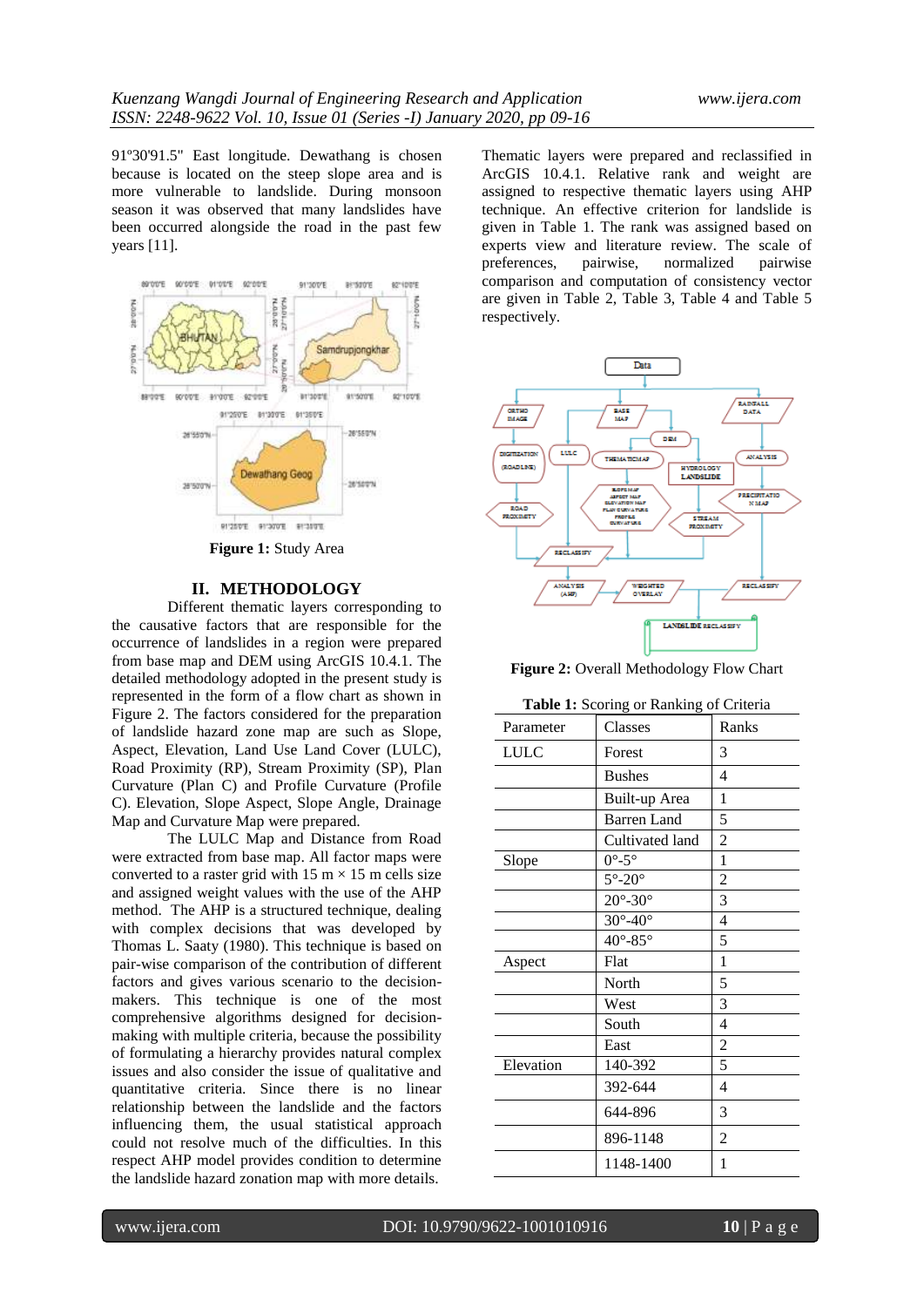h

| Plan<br>Curvature        | 189.482-70  | 5              |
|--------------------------|-------------|----------------|
| $\left( -\right)$        | $70-0$      | $\overline{4}$ |
|                          | $0 - 75$    | 3              |
| $(+)$                    | 75-150      | $\overline{2}$ |
|                          | 150-203.734 | $\mathbf{1}$   |
| Stream<br>Proximity(m)   | $0 - 50$    | 5              |
|                          | 50-100      | $\overline{4}$ |
|                          | 100-150     | 3              |
|                          | 150-200     | $\overline{2}$ |
|                          | 200-250     | 1              |
| Road<br>Proximity<br>(m) | $0 - 100$   | 5              |
|                          | 100-150     | $\overline{4}$ |
|                          | 150-200     | 3              |
|                          | 200-250     | $\overline{2}$ |
|                          | 250-300     | $\mathbf{1}$   |
| Profile<br>Curvature     | 314.529-30  | 5              |
| $\left( -\right)$        | $30-0$      | $\overline{4}$ |
|                          | $0 - 20$    | 3              |
| $(+)$                    | 20-80       | 2              |
| $\cdot$<br>$\cdot$       | 80-252.267  | 1              |

After assigning rank, pairwise comparison has to be done using the scale of preferences.

# **2.1 Computation of criterion weights**

After the formation of pairwise comparison matrix as shown in Table 3, computation of the criterion weight is done. The computation involves finding the sum of the value in pairwise comparison matrix and computation of average of element in each row of the normalized matrix that is dividing the sum of normalized score of each row by the number of criteria. These averages provide an estimate of the relative weight of criteria. The criteria value was compared with the consistency ratio to avoid bias thoughts.

#### **2.2 Calculation of consistency ratio**

It is to check consistency while comparing. Table 4 shows the determination of weighted sum vector and consistency vector.

# Calculation of

 $\lambda = 8.62 + 8.67 + 8.68 + 8.32 + 8.17 + 8.09 + 8.10 + 8.23$ Note: Lambda  $(\lambda)$  is the average of consistency vector Condition 1:  $λ$  should be equal or greater than the number of criteria under consideration. The value calculated above satisfies this condition.

Calculation of CI: CI= 
$$
(\lambda - n)/(n-1)
$$

$$
= (8.36-8)/(8-1)
$$

 $= 0.05$ 

Calculation of  $CR = CI/RI$ 

 $= 0.05/1.41$  (Since RI= 1.24 for n=8) = 0.04 Condition 2:

CR  $(=0.04)$  <0.10 indicated a reasonable level of consistency in the pairwise comparisons. Therefore, the values obtained to satisfy the said conditions, which denote that the weights obtained are agreeable.

| Table 2: Scale of Preferences (Saaty, 1980) |  |
|---------------------------------------------|--|
|---------------------------------------------|--|

| <b>Scales</b>  | <b>Degree of Preferences</b>        |
|----------------|-------------------------------------|
|                | Equal Important                     |
| 2              | Equal to Moderate important         |
| $\overline{3}$ | Moderate important                  |
|                | Moderate to strong important        |
| 5              | Strong importance                   |
|                | Strong to very strong importance    |
| $\tau$         | Very strong importance              |
| 8              | Very to extremely strong importance |
|                | Extremely importance                |

# **III. RESULTS AND DISCUSSIONS**

An effective criterion for landslide hazard zonation with their individual importance is as given below:

a) The slope is the measure of steepness or the degree of inclination of a feature relative to horizontal plane. The maximum landslide occurs if the slope is stepper compared to gentle slope due to instability. The map was made into five classes as 0°-5°, 5°-20°, 20°-30°, 30°-40° and 40°-85°. Highest rank was assigned to  $40^{\circ} - 85^{\circ}$  due to gravity pull which is the driving force for instability. Lowest rank was assigned to  $0^{\circ}$ -5°.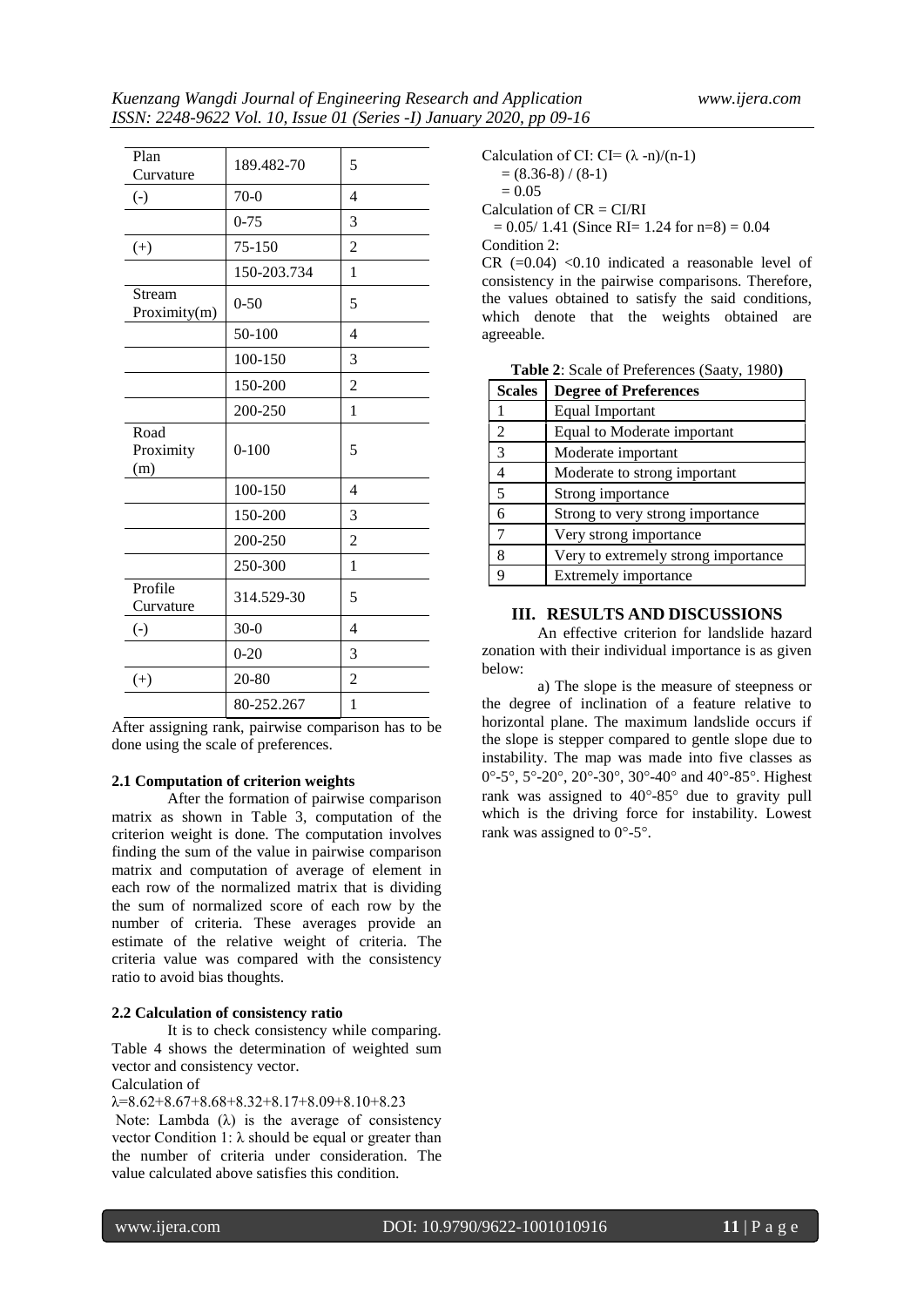|           | Slope | LULC | RP   | Aspect | SP    | Plan C | Profile C | Elevation |
|-----------|-------|------|------|--------|-------|--------|-----------|-----------|
| Slope     |       |      |      |        | 4     |        | 6         | 8         |
| LU/LC     | 0.50  |      |      |        |       | 4      |           |           |
| <b>RP</b> | 0.33  | 0.50 |      |        |       | 4      |           | 6         |
| Aspect    | 0.25  | 0.33 | 0.33 |        |       |        | 4         |           |
| SP        | 0.25  | 0.33 | 0.33 | 0.50   |       |        |           | 4         |
| Plan C    | 0.20  | 0.25 | 0.25 | 0.33   | 0.50  |        |           |           |
| Profile C | 0.17  | 0.20 | 0.20 | 0.25   | 0.33  | 0.50   |           |           |
| Elevation | 0.13  | 0.14 | 0.17 | 0.20   | 0.25  | 0.33   | 0.50      |           |
| Sum       | 2.83  | 4.76 | 7.28 | 12.28  | 14.08 | 19.83  | 26.5      | 36.0      |

**Table 3:** Pairwise comparison matrix

**Table 4:** Normalized pairwise comparison matrix and weight

| Criteria             | Slope | <b>LULC</b> | Road<br>proxim<br>ity | Aspect | Stream<br>proximity | Plan<br>Curvature | Profile<br>Curvature | Elevati<br>$_{\rm on}$ | Weight |
|----------------------|-------|-------------|-----------------------|--------|---------------------|-------------------|----------------------|------------------------|--------|
| Slope                | 0.354 | 0.420       | 0.412                 | 0.326  | 0.284               | 0.252             | 0.226                | 0.222                  | 0.312  |
| <b>LULC</b>          | 0.177 | 0.210       | 0.275                 | 0.244  | 0.213               | 0.202             | 0.189                | 0.194                  | 0.213  |
| Road<br>proximity    | 0.118 | 0.105       | 0.137                 | 0.244  | 0.213               | 0.202             | 0.189                | 0.167                  | 0.172  |
| Aspect               | 0.088 | 0.070       | 0.046                 | 0.081  | 0.142               | 0.151             | 0.151                | 0.139                  | 0.109  |
| Stream<br>proximity  | 0.088 | 0.070       | 0.046                 | 0.041  | 0.071               | 0.101             | 0.113                | 0.111                  | 0.080  |
| Plan curvature       | 0.071 | 0.053       | 0.034                 | 0.027  | 0.036               | 0.050             | 0.075                | 0.083                  | 0.054  |
| Profile<br>Curvature | 0.059 | 0.042       | 0.027                 | 0.020  | 0.024               | 0.025             | 0.038                | 0.056                  | 0.036  |
| Elevation            | 0.044 | 0.030       | 0.023                 | 0.016  | 0.018               | 0.017             | 0.019                | 0.028                  | 0.024  |
| Sum                  |       |             | 1                     |        |                     | 1                 |                      | 1                      | 1      |

**Table 5:** Computation of Consistency Vector

| Criteria                 | (WS)         | Consistency(C) |  |  |  |
|--------------------------|--------------|----------------|--|--|--|
| Slope                    | 2.69         | 8.62           |  |  |  |
| <b>LULC</b>              | 1.85         | 8.67           |  |  |  |
| Road proximity           | 1.49         | 8.68           |  |  |  |
| Aspect                   | 0.90         | 8.32           |  |  |  |
| <b>Plain Curvature</b>   | 0.43         | 8.09           |  |  |  |
| <b>Profile Curvature</b> | 0.29         | 8.10           |  |  |  |
| Elevation                | 0.20         | 8.23           |  |  |  |
|                          | Average of C | 8.36           |  |  |  |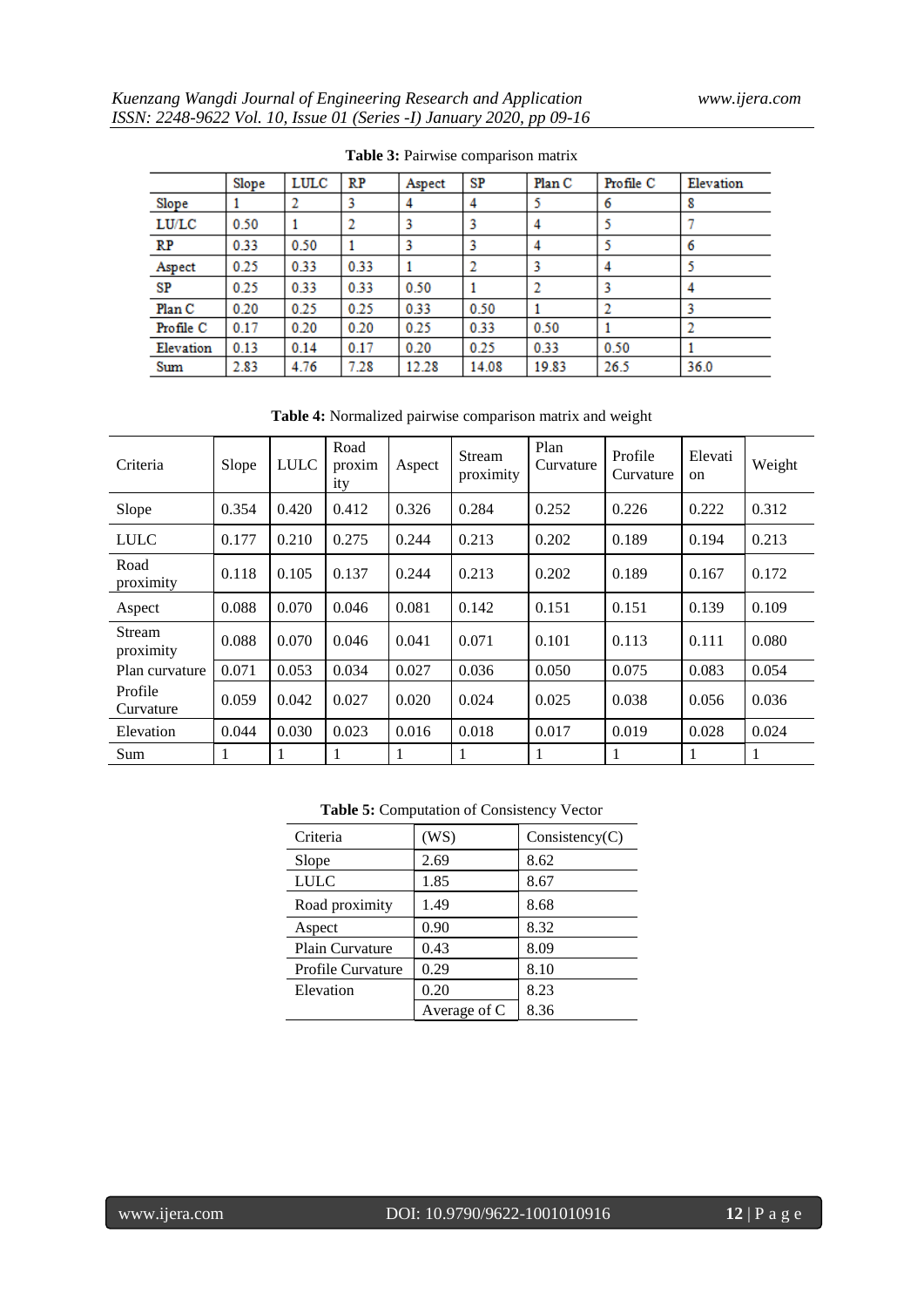$5^{\circ}$ -20°, 20°-30°, 30°-40° and 40°-85°. Highest rank was assigned to  $40^{\circ}$ -85 $^{\circ}$  due to gravity pull which is the driving force for instability. Lowest rank was assigned to  $0^{\circ}$ -5°. Steep slopes are disadvantageous because the mass movement is driven by shear stress which is generated by the mass of the block acting under gravity down the slope.

b) Land use land cover is also one of the key factors responsible for the occurrence of landslides since, barren slopes are more prone to landslides [6]. In contrast, vegetative areas tend to reduce the action of climatic agents such as rain, temperature etc., and thereby preventing erosion due to the natural anchorage provided by the tree roots and, thus, are less prone to landslides.

c) An aspect map shows the aspect direction of slope for a terrain. The maximum landslide occurs on the slope inclined towards north direction.

d) Stream proximity plays a vital role in landslide occurrence. The study found out that the landslide occurred at the point near to drainage, therefore, distance from drainage is an important factor.

e) Elevation is also one of the controlling factors in the stability of a slope. Elevation influences to landslides are often displayed as indirect relationships or by means of other factors.

f) Considering road proximity, landslide susceptibility decreases with increasing distance from the main roads located on hilly and mountainous areas. This consideration is based on the general hypothesis that landslides are more frequent in areas closer to roads, due to inappropriate road sections and drainage from the road.

g) Plan curvature (which is perpendicular to the direction of the maximum slope), and profile curvature (which is in the direction of the maximum slope). Curvature was selected as a causal factor on the basis that it affects the hydrological conditions of the soil cover. The concave slope profile areas have higher probability for a landslide occurrence than the convex areas. A value of zero indicates the flat surface. The more negative the value the higher the probability of landslide occurrence and the more positive the value the lower the probability. The low plan curvature indicates the surface is sideward concave at that cell and high plan curvature indicates the surface is sideward convex at that cell. The landslide occurring chance is higher in low plan curvature.

# **3.1 Landslide Hazard Zonation Map**

All three criteria maps were converted into a raster format so that for each pixel, a score can be determined. All the criteria maps were integrated and overlaid and the final landslide hazard zonation map, was prepared by the following formula:

#### Landslide hazard zonation map= $\Sigma$  [ criteria map\* **weight]**

Landslide hazard zonation Index =  $(ISlope)*0.312) + ([LULC]*0.213) + ([RootC]*0.312)$ proximity]  $*0.172$ ) + ([stream proximity]  $*0.080$ ) + ([Aspect]\*0.109) + ([plan curvature] \*0.054) + ([profile curvature]  $*0.036$ ) + ([elevation] $*0.024$ ).

The study area is divided into five different hazard zones. These are "very low hazard", "low hazard", "moderate hazard", "high hazard" and "very high hazard" zones. About 6% of area falls under very high hazard zone, 22% of area falls under high hazard zone, 31% of area falls under moderate, 12% of area falls under very low hazard zone and 29% of area falls under low hazard zone.

For production of landslide hazard zonation map, various criterion maps are used. Figure 3 shows the criterion maps (Thematic maps) and the final hazard map is given in Figure 4.





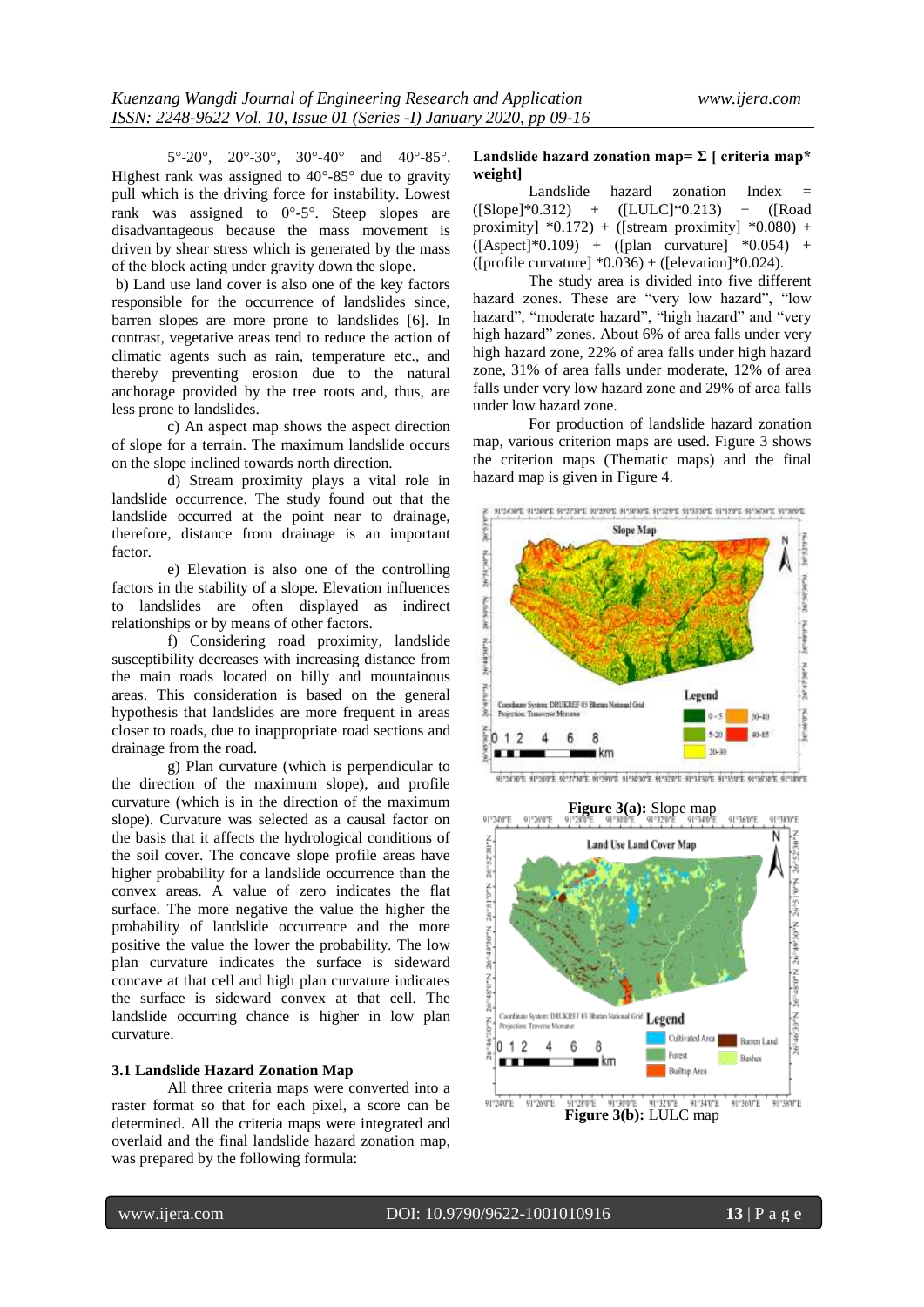

**Figure 3(e):** Elevation map





**Figure 3(g):** Plan curvature map



Figure 3(h): Profile curvature map

The distribution of area under different hazard zone in the study area is given in Table 6**.**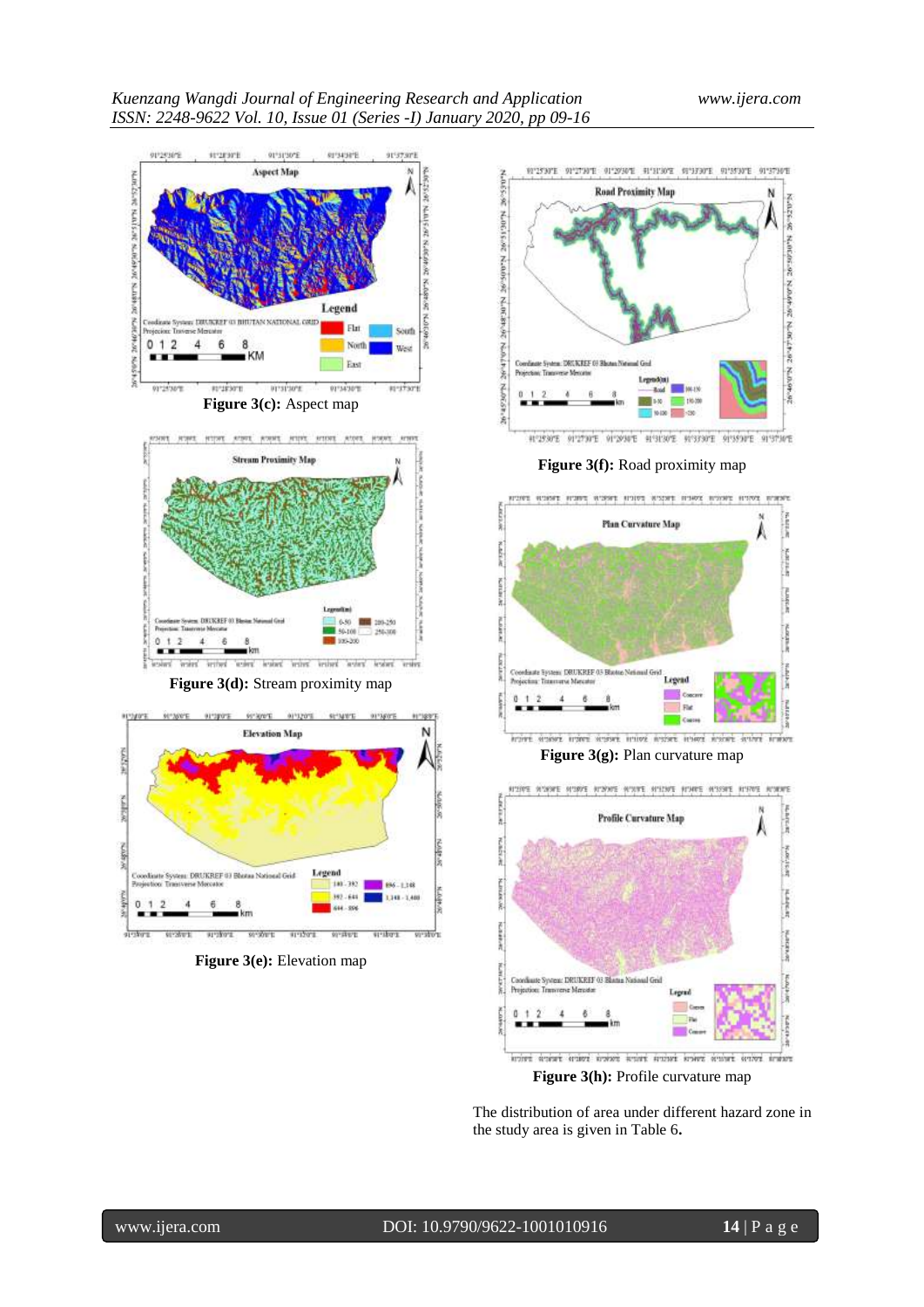| Table 6: Area distribution of the study area |                 |      |                                        |  |
|----------------------------------------------|-----------------|------|----------------------------------------|--|
| Landslide                                    | Area            |      | Remarks                                |  |
| <b>Hazard Zones</b>                          | $\mathrm{Km}^2$ | In % |                                        |  |
| Very High                                    | 8.6             | 6    | Unsafe for<br>site<br>selection<br>for |  |
| High                                         | 30.9            | 22   | developmental<br>activities            |  |
| Moderate                                     | 43.8            | 31   | Vulnerable zone of<br>instability      |  |
| Very Low                                     | 41.2            | 29   | site<br>Safe for<br>selection<br>for   |  |
| $T = 1$                                      | 179             |      | developmental                          |  |

activities

| <b>Table 6:</b> Area distribution of the study area |  |  |  |
|-----------------------------------------------------|--|--|--|
|-----------------------------------------------------|--|--|--|

Low

Total

#### **IV. CONCLUSION**

12

100

17.3

141.8

The study on geographical feature of land showed significant result in understanding the land structure for various developmental purposes. Landslides in the geographical challenged area are found common cause for major disruptions of human settlements, transportation systems including dams. Hence to forecast possibilities of the future landslides in an area with comprehensive knowledge of causative factors of land sliding is necessary. The wide applicability of geospatial technologies is used in solving various environmental tasks. This technology can be used as an effective aid in natural hazard investigation, as well as for the purpose of environmental planning.



**Figure 4:** Landslide Hazard Zone Map

Stream proximity map, contour map, digital elevation model, slope angle map, land use / land cover map, aspect map, and distance from the road are basic requirement for landslide hazard zonation mapping for identification of landslide prone areas which can be delineated under GIS environment using remote sensing data. The study reveals that a large part of the study area i.e. 28% is unsafe and is not suitable for site selection for developmental activities in future. About 31% of area is vulnerable to instability and only 41 % of area is safe for developmental activities. This map can be useful for the local people and it will serve as the reference for the engineers, surveyors and planners for the planning of future developmental activities within Dewathang area.

# **ACKNOWLEDGEMENT:**

For the successful completion of the project, we would like to acknowledge several people who have granted their precious time and effort. First of all, we would like to humbly thank our College Authorities for providing necessary support and opportunity to undertake this research project. In addition, we would like to thank Department of Civil Engineering and Surveying for providing necessary equipment and materials to carry out this research without any hindrance.

# **REFERENCES:**

- [1]. A. Clerici, S. Perego, C. Tellini, and P. Vescovi, (2006). "A GIS-based automated procedure for landslide susceptibility mapping by the Conditional Analysis method: the Baganza valley case study (Italian Northern Apennines)". Environmental Geology, 50, 941–961.
- [2]. B. Pradhan, 2011. "An Assessment of the Use of an Advanced Neural Network Model with Five Different Training Strategies for The Preparation of Landslide Susceptibility Maps". Journal of Data Science, No. 9, Pp. 65-81.
- [3]. F.C. Dai, C.F. Lee and Y.Y. Ngai, 2002. "Landslide risk assessment and management: an overview". Eng. Geol. 64, 65–87.
- [4]. F. Girma, T.K. Raghuvanshi, T. Ayenew, and T. Hailemariam, 2015. "Landslide hazard zonation in Ada Berga District, Central Ethiopia– a GIS based statistical approach". J. Geomatics 90, 25–38.
- [5]. J. Mostafaei, M. Ownegh, M. Mesdaghi, and S. Mohsen, (2010). "Compared The Performance of Experimental andStatistical ModelingofLandslide Hazard Zonation (Case Study: Alamut Watershed)", Journal of Soiland Water Conservation, Volume Xvi, No. 4, Pp. 43-61.